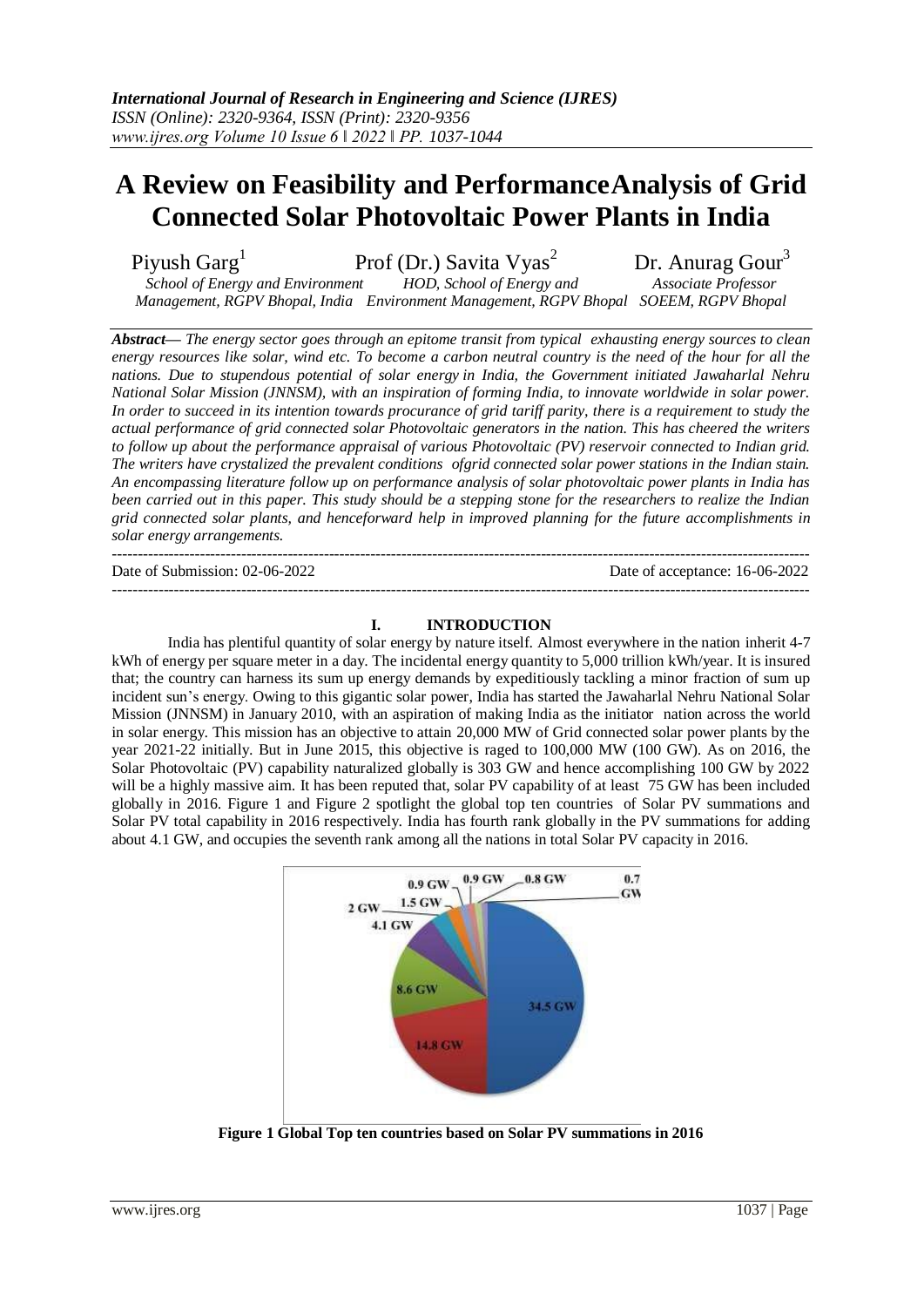

**Figure 2 Global Top ten countries based on Solar PV overall capacity in 2016**

This paper tries to give a detailed census of solar energy sector in India. Section 2 spotlights the prevalent condition of Indian grid connected solar power. Commission Status of Grid Connected Solar Projects as on October 2017, Installed Capacities of Renewable Energy Sources (RES) as on December 2017, Advancement and Accumulative accomplishments of Indian Power Sectors as on October 2017, Provisional area wise detachment of Solar Power objective for 2022, Year-wise aims for Solar Power Projects, and Major Photovoltaic power stations in India are addressed in the section. The execution indices of solar power plant are explained in Section 3. A thorough audit of recent literatures from 2012 onwards on operation audit of Indian solar photovoltaic power plants is given in Section 4. Lastly, the Section 5 concludes the article.

### **II. CURRENT SCENARIO OF INDIAN GRID CONNECTED SOLARENERGY**

As of June 2017, India is the proud owner of two numbers of world's top five biggest solar power plants, namely Kurnool and Kamuthi Solar Plants. Old project of 1000 MW, located in Andhra Pradesh has third position worldwide and the ultimate project of 648 MW lying in Tamil Nadu positions fifth globally in their abilities as on 2017. Ministry of New and Renewable Energy (MNRE) announced that India's solar capacity has boosted up by 370% during the last three years.

#### A. Commissioning Condition of Indian Grid Connected Solar Projects

The entire additive capability of grid connected solar projects as on October 2017 from different states is 15604.76 MW. The initiation position of the Nation's Grid connected solar projects as on October 2017 is given in Table 1.

| S.No     | <b>State/Union Territory</b> | Total cumulative<br>capacity till<br>31-03-17 (MW) | Capacity<br>commissioned<br>in 2017-18 till<br>31-10-17 (MW) | Total cumulative<br>capacity till<br>31-10-17 (MW) |
|----------|------------------------------|----------------------------------------------------|--------------------------------------------------------------|----------------------------------------------------|
|          | Andaman & Nicobar            | 6.56                                               | 0.00                                                         | 6.56                                               |
|          | Andhra Pradesh               | 1867.23                                            | 271.60                                                       | 2138.82                                            |
| 12345678 | <b>Arunachal Pradesh</b>     | 0.27                                               | 4.12                                                         | 4.39                                               |
|          | ASSIITE                      | 11.78                                              | 0.00                                                         | 11.78                                              |
|          | Bihar                        | 108.52                                             | 33.00                                                        | 141.52                                             |
|          | Chandigarh                   | 17.32                                              | 0.00                                                         | 17.32                                              |
|          | Chhattisgarh                 | 128.86                                             | 0.05                                                         | 128.91                                             |
|          | Dadar &Nagar                 | 2.97                                               | 0.00                                                         | 2.97                                               |
| $\circ$  | Daman & Diu                  | 10.46                                              | 0.00                                                         | 10.46                                              |
| 10       | Delhi                        | 40.27                                              | 16.95                                                        | 57.23                                              |
| 11       | Goa                          | 0.71                                               | 0.00                                                         | 0.71                                               |
| 12       | Ciujarat                     | 1249.37                                            | 41.81                                                        | 1291.18                                            |
| 13       | Haryana                      | 81.40                                              | 110.04                                                       | 191.44                                             |
| 1.4      | Himachal Pradesh             | 0.73                                               | 0.75                                                         | 1.48                                               |
| 15       | Jammu & Kashmir              | 1.36                                               | 0.00                                                         | 1.36                                               |
| 16       | <b>Jharkhand</b>             | 23.27                                              | 0.10                                                         | 23.37                                              |
| 17       | Karnataka                    | 1027.84                                            | 464.54                                                       | 1492.38                                            |
| 18       | Kerala                       | 74.20                                              | 14.00                                                        | 88.20                                              |
| 19       | Lakshadweep                  | 0.75                                               | 0.00                                                         | 0.75                                               |
| 20       | Madhya Pradesh               | 857.04                                             | 282.95                                                       | 1139.99                                            |
| 21       | Maharashtra                  | 452.37                                             | 62,64                                                        | 515.01                                             |
| 22       | Manipur                      | 0.03                                               | 1.28                                                         | 1.31                                               |
| 23       | Meghalaya                    | 0.01                                               | 0.05                                                         | 0.06                                               |
| 24       | Mizoram                      | 0.10                                               | 0.00                                                         | 0.10                                               |
| 25       | Nagaland                     | 0.50                                               | 0.00.                                                        | 0.50                                               |
| 26       | Odisha                       | 79.42                                              | 0.07                                                         | 79.49                                              |
| 27       | Puducherry                   | 0.08                                               | 0.00                                                         | 0.08                                               |
| 28       | Punjab                       | 793.95                                             | 82.85                                                        | 876.80                                             |
| 29       | Rajasthan                    | 1812.93                                            | 433.55                                                       | 2246.48                                            |
| 30       | Sikkim                       | 0.00                                               | 0.01                                                         | 0.01                                               |
| 31       | Tamil Nadu                   | 1691.83                                            | 20.24                                                        | 1712.07                                            |
| 32       | Telangana                    | 1286.98                                            | 1283.45                                                      | 2570.43                                            |
| 33       | Tripura                      | 5.09                                               | 0.00                                                         | 5.09                                               |
| 34       | <b>Uttar Pradesh</b>         | 336.73                                             | 171.01                                                       | 507.74                                             |
| 35       | Uttarakhand                  | 233.49                                             | 13.40                                                        | 246.89                                             |
| 36.      | West Bengal                  | 26.14                                              | 7.47                                                         | 33.61                                              |
| 37       | Other/MoR/PSU                | 58.31                                              | 0.00                                                         | 58.31                                              |
|          | <b>TOTAL</b>                 | 12288.83                                           | 3315.92                                                      | 15604.76                                           |

Table 1 Commissioning Status of Grid Connected Solar Projects as on 31.10.2017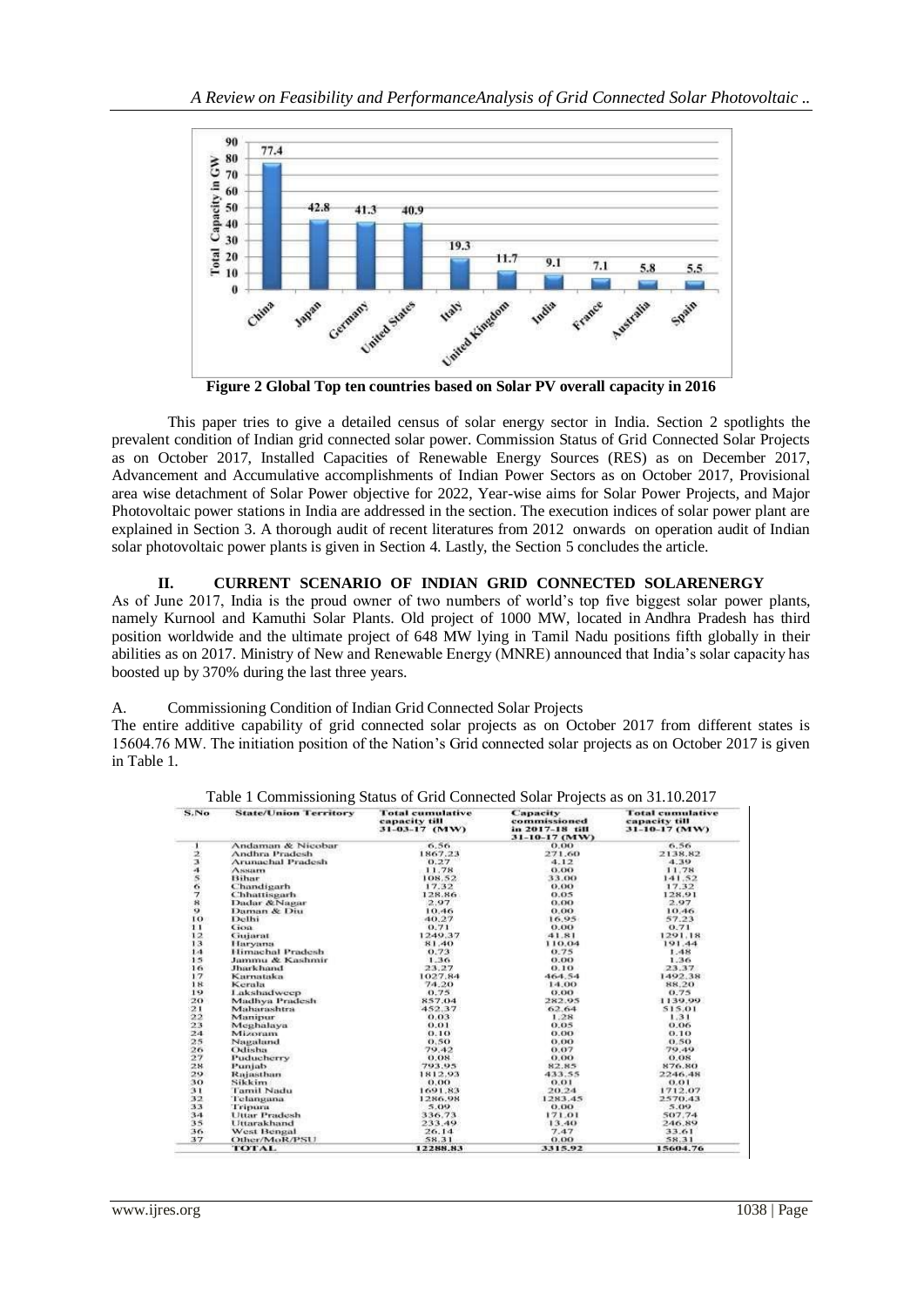B. Installed Capacity of Renewable Energy Sources in India

The total installed capability of Power stations in the country as on 31st December 2017 is 330860.58 MW, from which 60157.66 MW is produced from Renewable Energy Sources (RES). The various factors of RES are rendered in Fig. 3. From the figure, it is graphic that around 25% of the overall renewable energy of the country is added by Solar.

C. Progress and Cumulative Accomplishments of Indian Renewable Energy Power Sector

The country shows noteworthy advancement in Renewable Energy sector. The advancement and additive acquirements of various grid interactional power outlines under Ministry of New and Renewable Energy (MNRE) as on 31st December 2017 is equipped in Table 2.



**Figure 3 Installed capacities of RES in India as on 2017**

| Table 2 Progress and Cumulative Accomplishments of Indian Power Sectors as on December 2017 |  |  |
|---------------------------------------------------------------------------------------------|--|--|
|                                                                                             |  |  |

| <b>Grid Interactive Power</b>   |          | <b>Cumulative</b>                               |                                           |  |
|---------------------------------|----------|-------------------------------------------------|-------------------------------------------|--|
| (All Capacities in MW)          | Target   | <b>Achievement</b><br>$(April - December 2017)$ | <b>Achievements</b><br>(as on 31.12.2017) |  |
| Wind Power                      | 4000.00  | 568.71                                          | 32848.46                                  |  |
| Solar Power - Ground Mounted    | 9000.00  | 4492.05                                         | 16070.07                                  |  |
| Solar Power - Roof Top          | 1000.00  | 271.49                                          | 982.3                                     |  |
| Small Hydro Power               | 200.00   | 38.3                                            | 4418.35                                   |  |
| Bio Power (Biomass &            | 340.00   | 232.10                                          | 8413.80                                   |  |
| <b>Gasification and Bagasse</b> |          |                                                 |                                           |  |
| Cogeneration)                   |          |                                                 |                                           |  |
| Waste to Power                  | 10.00    | 0.00                                            | 114.08                                    |  |
| Total                           | 14550.00 | 5602.65                                         | 62847.06                                  |  |

It is declared in a PV magazine that, as of November 2017, almost 48% portion of total installed capacity of Renewable energy is equipped by solar. India has set a milepost by the largest PV power capacity summation of 5525.98MW in 2017, of which 1.7GW is supplied by rooftop solar.

## D. Tentative Solar Power Objective

Ministry of New and Renewable Energy has casted a provisional solar power objective of 99533 MW for year 2022. The dissolution of this objective, to be completed from all the partsis instanced in Fig. 4. It is open that, about 31%, 28%, 26% and 12% of the overall part are directed for Northern Part, Western Part, Southern Part and Eastern Part severally. On the other hand, the North Eastern Part & islands (Andaman & Nicobar island & Lakshadweep island) collectively reports to 1.24% of overall solar power objective.

#### E. Comparing of Renewable Power Generation during 2016 and 2017

Comparing of the overall power generation & renewable power generation of the country in 2016 and 2017 is done in Table 3. The origin wise power generation from the Renewable, for October month of 2016 & 2017 is represented in Fig. 5. It can be mentioned that the solar power generation is gained nearly by 1000 MU for October month of 2017, when comparisonto the same month of previous year. The multiplex advancement of installed capability from RES of the nation, right from the 6th plan is presented in Fig4.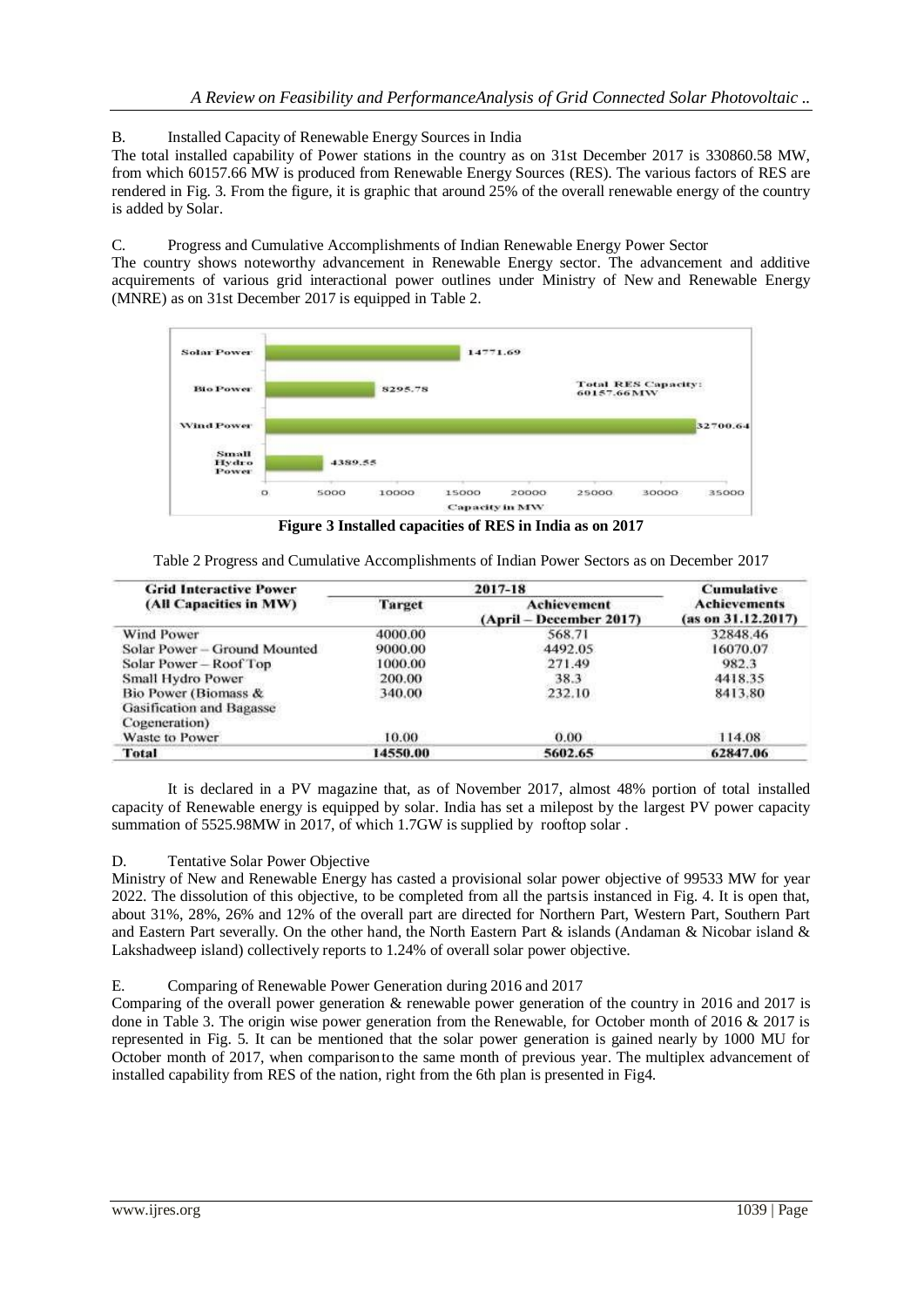

| Table 3 Comparison of Nation's Power production for 2016 and 2017 |  |  |  |
|-------------------------------------------------------------------|--|--|--|

| Month     | <b>Generation from April 2017</b><br>to October 2017 (MU) |                                   | <b>Generation from April 2016</b><br>to October 2016<br>(MU) |                                   | % Growth                                         |                                           |
|-----------|-----------------------------------------------------------|-----------------------------------|--------------------------------------------------------------|-----------------------------------|--------------------------------------------------|-------------------------------------------|
|           | <b>Generation</b><br>from RES                             | <b>Total</b><br><b>Generation</b> | <b>Generation</b><br>from RES                                | <b>Total</b><br><b>Generation</b> | % Growth<br>in<br>Renewable<br><b>Generation</b> | % Growth<br>in Total<br><b>Generation</b> |
| April     | 6932                                                      | 110092                            | 5082                                                         | 104427                            | 36.40                                            | 5.42                                      |
| May       | 8666                                                      | 115961                            | 6820                                                         | 106723                            | 27.07                                            | 8.66                                      |
| June      | 10228                                                     | 107753                            | 8118                                                         | 105444                            | 25.99                                            | 2.19                                      |
| July      | 12928                                                     | 110840                            | 9554                                                         | 105996                            | 35.32                                            | 4.57                                      |
| August    | 10857                                                     | 105463                            | 9571                                                         | 104808                            | 13.44                                            | 0.62                                      |
| September | 7516                                                      | 105588                            | 8279                                                         | 104020                            | $-9.22$                                          | 1.51                                      |
| October   | 6564                                                      | 109182                            | 6274                                                         | 106053                            | 4.62                                             | 2.95                                      |



**Figure 5 Origin wise power production from the renewables for the October 2016 & 2017**

F. Year-Wise objectives of National Solar Mission

The year-wise objectives of National Solar Mission up to 2022, to achieve its hope of install 40 GW of Rooftop solar projects & 60 GW of big & medium scale projects, collectively contributing 100 GW, are given in Table 4.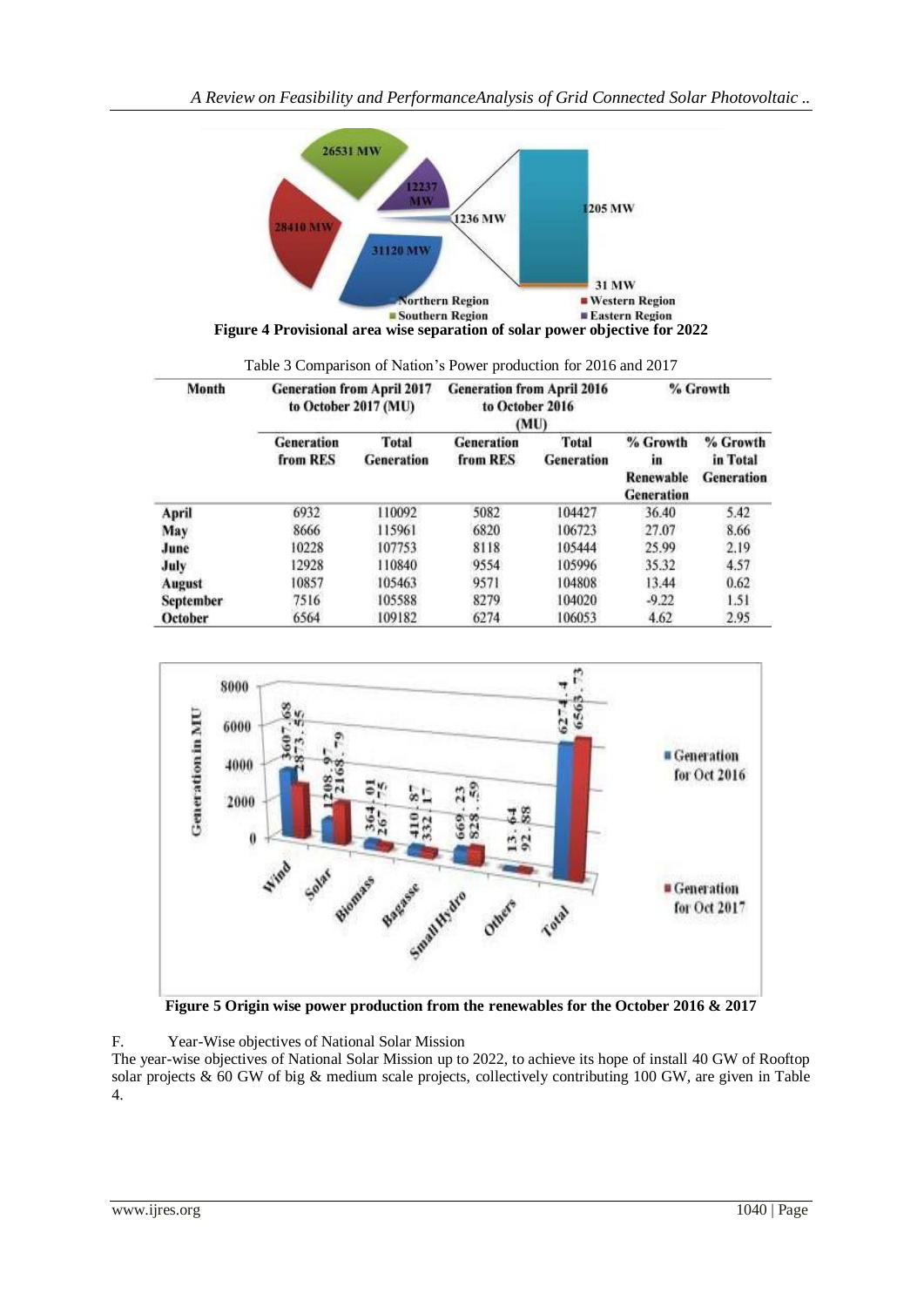

**Figure 6 Advancement of Installed Capacity from RES**

| Year      | Roof Top<br><b>Solar Power</b><br><b>Projects</b><br>(MW) | <b>Ground Mounted</b><br><b>Solar Power</b><br><b>Projects</b><br>(MW) |
|-----------|-----------------------------------------------------------|------------------------------------------------------------------------|
| 2015-2016 | 200                                                       | 1800                                                                   |
| 2016-2017 | 4800                                                      | 7200                                                                   |
| 2017-2018 | 5000                                                      | 10000                                                                  |
| 2018-2019 | 6000                                                      | 10000                                                                  |
| 2019-2020 | 7000                                                      | 10000                                                                  |
| 2020-2021 | 8000                                                      | 9500                                                                   |
| 2021-2022 | 9000                                                      | 8500                                                                   |
| Total     | 40000                                                     | 57000                                                                  |

G. Major Solar Power Plants in India as on 2017

Several extended solar power generators of the country with at least 10 MW capacity are given in Table 5. Bhadla solar plant of Rajasthan has incurred a minimal solar tariff of INR 2.044/unit.

| Plant                                            | <b>State</b>         | Capacity<br>(MW) | <b>Commissioned</b><br>Date<br>March 2014 |  |
|--------------------------------------------------|----------------------|------------------|-------------------------------------------|--|
| Tata Power Solar Systems<br>(TPS), Rajgarh       | Madhya Pradesh       | 50               |                                           |  |
| Jalaun Solar Power Project                       | <b>Uttar Pradesh</b> | 50               | January 2016                              |  |
| Green Energy Development<br>Corporation (GEDCOL) | Odisha               | 50               | 2014                                      |  |
| <b>GEDCOL</b>                                    | Odisha               | 48               | 2014                                      |  |
| Dhirubhai Ambani Solar Park,<br>Pokhran          | Rajasthan            | 40               | April 2012                                |  |
| <b>Bitta Solar Power Plant</b>                   | Gujarat              | 40               | January 2012                              |  |
| Rajasthan Photovoltaic Plant                     | Rajasthan            | 35               | February 2013                             |  |
| Welspun, Bathinda                                | Punjab               | 34               | August 2015                               |  |
| Moser Baer, Patan district                       | Gujarat              | 30               | October 2011                              |  |
| Lalitpur Solar Power Project                     | <b>Uttar Pradesh</b> | 30               | 2015                                      |  |
| Mithapur Solar Power Plant                       | Gujarat              | 25               | January 2012                              |  |
| <b>GEDCOL</b>                                    | Odisha               | 20               | 2014                                      |  |
| Kadodiya Solar Park                              | Madhya Pradesh       | 15               | 2014                                      |  |
| Waa Solar Power Plant,<br>Surendranagar          | Gujarat              | 10               | December 2011                             |  |
| Ushodaya Project, Midjil                         | Telangana            | 10               | December 2013                             |  |
| Sunark Solar                                     | Odisha               | 10               | 2011                                      |  |
| Sharda Construction, Latur                       | Maharashtra          | 10               | June 2015                                 |  |
| RNS Infrastructure Limited,<br>Pavagada          | Karnataka            | 10               | 2016                                      |  |
| <b>NTPC</b>                                      | Odisha               | 10               | 2014                                      |  |
| Green Infra Solar Energy, Rajkot                 | Gujarat              | 10               | November 2011                             |  |
| Bolangir Solar Power Project                     | Odisha               | 10               | 2011                                      |  |
| Azure Power, Sabarkantha                         | Gujarat              | 10               | June 2011                                 |  |
| Kurnool Ultra Mega Solar Park                    | Andhra Pradesh       | 1000             | March 2017                                |  |
| <b>Bhadla Solar Park</b>                         | Rajasthan            | 2255 (planned)   | February 2017                             |  |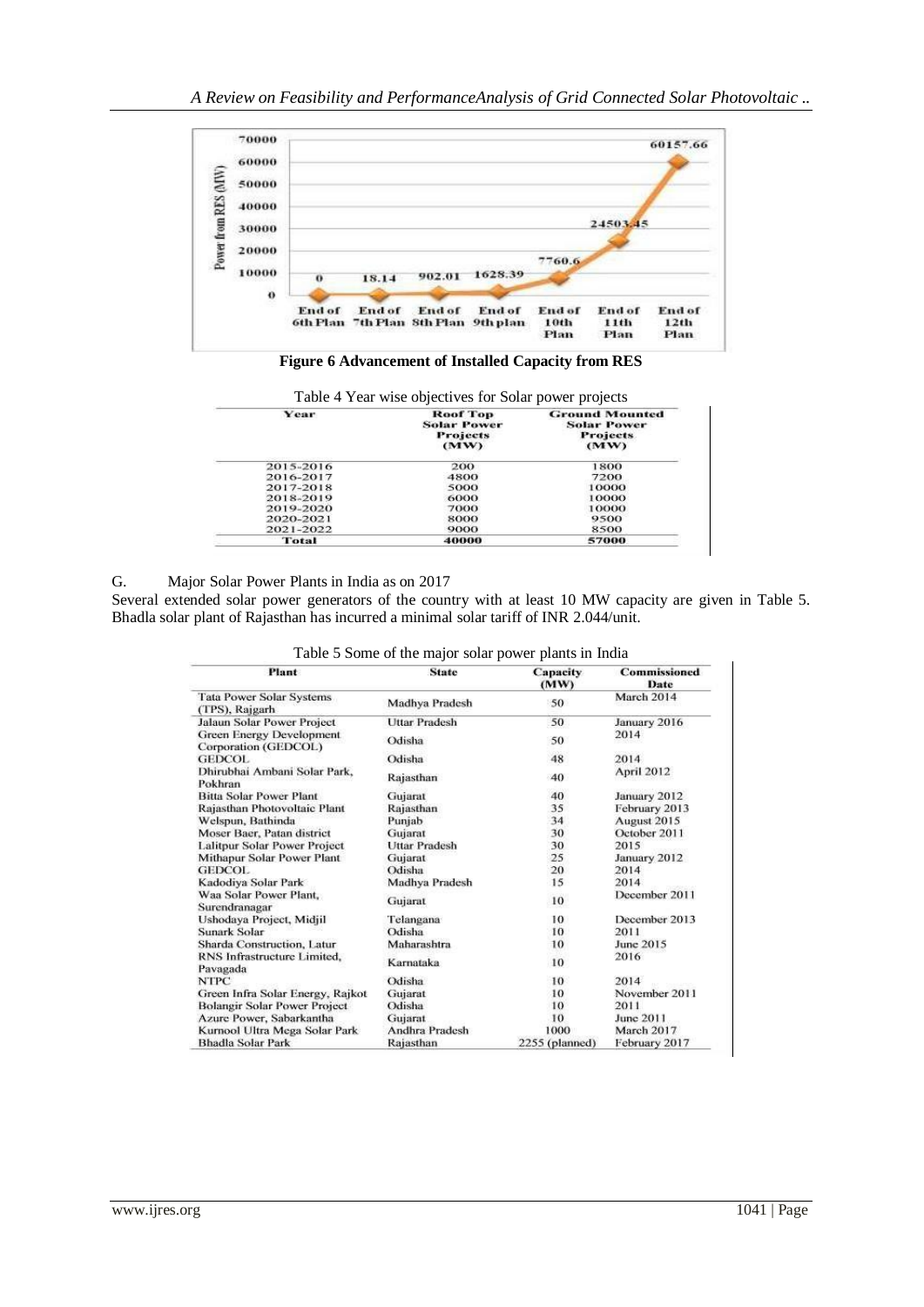| Plant                       | <b>State</b>      | Capacity<br>(MW) | Commissioned<br>Date. |  |
|-----------------------------|-------------------|------------------|-----------------------|--|
| Kamuthi Solar Power Project | <b>Tamil Nadu</b> | 648              | September 2016        |  |
| Charanka Solar Park         | Gujarat.          | 221              | <b>April 2012</b>     |  |
| Welspun Solar MP Project    | Madhya Pradesh    | 151              | February 2014         |  |
| ReNew Power, Nizamabad      | Telangana         | 143              | <b>April 2017</b>     |  |
| Sakri Solar Plant           | Maharashtra       | 125              | March 2013            |  |
| <b>NTPC Solar Plants</b>    |                   | 110              | 2015                  |  |
| Welspun Energy, Phalodhi    | Rajasthan         | 50               | March 2013            |  |

Table 5 Continued

## **III. EXECUTION FACTORS OF GRID CONNECTED SOLAR POWER PLANT**

Grid connected Solar PV production enables the effective use of harnessed solar energy. However, the technological aspects of PV generator & utility side shall be satisfied at the same time, to raise the dependability of the grid. For the intent of enquiring the grid connected PV systems, the International Energy Agency (IEA) has set up some stipulation like performance ratio, capacity factor, energy output, array yield, reference yield, final yield, system efficiency, module efficiency, inverter efficiency, and energy loss which admits both system loss & capture loss. The disparate systems with variable size and vicinity can be correlate by using the renormalized execution arraign values. These performance evaluators are as follows:

## A. Performance Ratio (PR)

It is one of the crucial indicants for evaluating the operation of PV systems. It is outlined asratio of final yield to reference yield. It represents the dependability  $\&$  efficaciousness of the PV system. It suggests the nearness with which the PV system functions in real operationalconditions to that of ideal execution. Systems with disparate capabilities, climbing structures,and positions can be equated with this parameter. It is the amount of energy that can beinterjected to the grid after abatement of losses. It is verbalized in percentage. It is also known as "Quality Factor".

### B. Capacity Utilization Factor (CUF)

It is in case found by divisional actual yearly energy turnout, by the measure of energy which the solar PV plant could produce, if it runs at full rated power for all the hours of a day in a year. This factor expresses the energy rendered by a PV plant.

## C. Array Yield  $(Y_A)$

It is nothing but conveying the PV array's output over a specific period (day, month or year) as a fraction of its rated power.

## D. Final Yield  $(Y_F)$

It is conveying the AC energy generated by the PV power plant for a specific term (day, month or year) as a fraction of its rated DC power at Standard Testing Conditions (STC). It isalso known as "Yield factor".

#### E. Reference Yield  $(Y_R)$

Distribution of overall in plane solar insolation  $H_t$  (kWh/m2) by the source irradiation G (1kW/m2) is known as Reference Yield. It conveys the number of maximum sun-hours in a day.

## F. Array capture Loss  $(L_C)$

It is found by deducting array yield from the reference yield. They are induced due to solarPV array losses.

#### G. System Loss  $(L_s)$

The difference between array yield and final yield is known as System loss. They are induced as a result of noncontinuous performance of inverter.

## H. System Efficiency( $\eta_{sys}$ )

It is the product of PV module efficiency & inverter efficiency.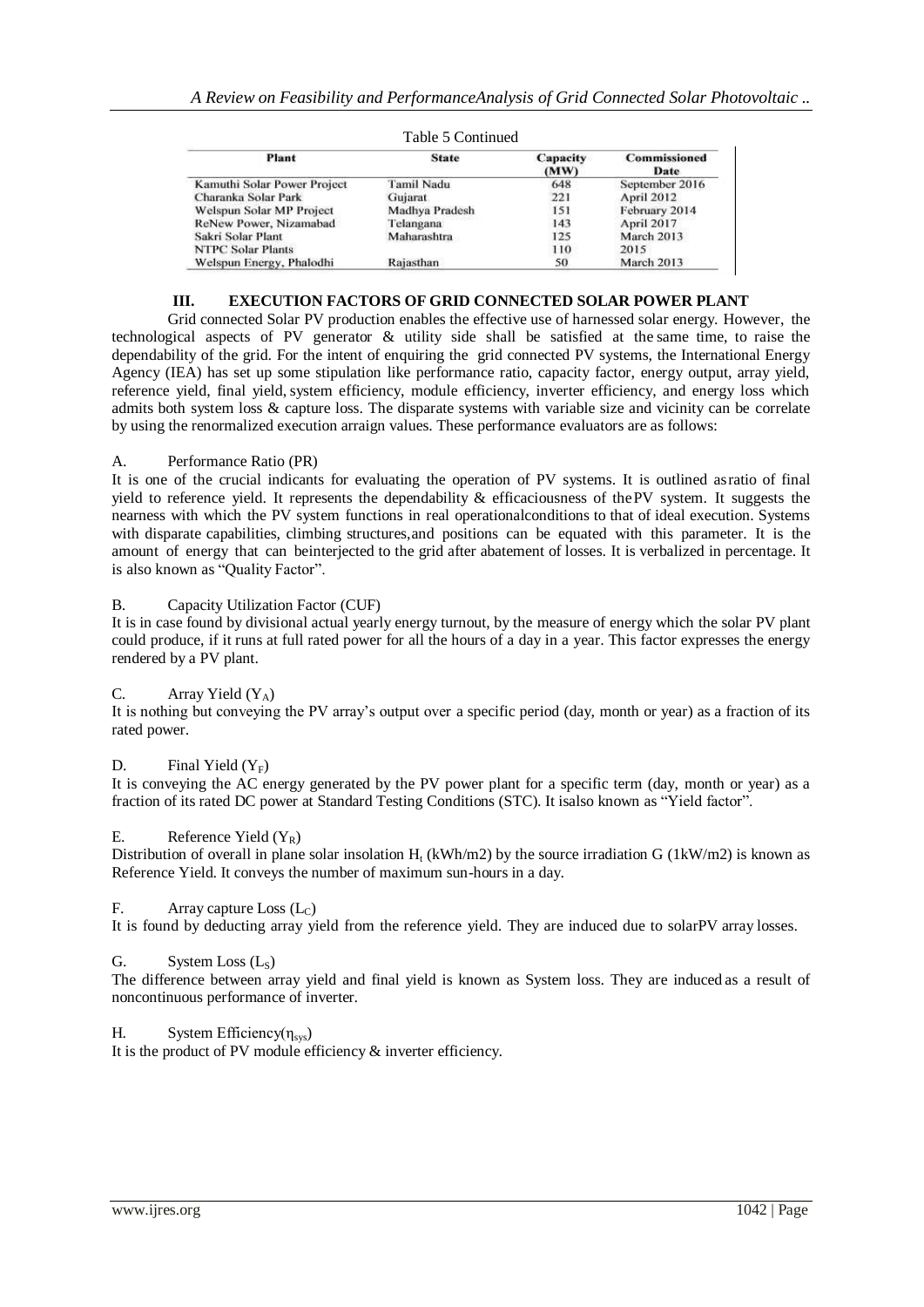## I. Inverter Efficiency( $\eta_{\text{inv}}$ )

It is also called as conversion efficiency. It is the formulation of produced AC power of inverter as a fraction of produced DC power of the PV array system.

#### **IV. LITERATURE REVIEW**

Several projects for assessing the execution of Solar PV plant are casted by International Energy Agency (IEA). Due to non-affiliation of India with IEA, the functioning criteria of Indian Solar Photovoltaic power plants as per IEC Standard 61724 are not gettable. Hence itis necessity to document the execution of the same, to interpret their existent functioning conditions, and thereby proper steps should be taken to boost their performance. This has actuated the writers to do an aggressive literature analyzation on the execution of the Solar PV plants in India and it is discussed in Table 6.

### **2.1 Literature Reviewed**

**Joshi A S et al., (2009)** has done a thorough review of photovoltaic and photovoltaic thermal systems had been done on the basis of its performance based on electrical as well as thermal output. Photovoltaic systems had been classified according to their use, i.e., electricity production and thermal applications along with the electricity production. The application of various photovoltaic systems also discussed in detail. The performance analysis including all aspects, e.g., electrical, thermal, energy, and exergy efficiency had been also discussed. Acase study for PV and PV/T system based on exergetic analysis has been presented.

**Kumar et al.,** has used PVsyst and PV-GIS software's are used for simulation. Annual energygenerated is 15798.192 MWh. Efficiency of panel is 14.06%. Its Capacity Utilization Factor (CUF) is 17.68%. Annual Performance Ratio is 86.12%. The variation of Final yield is in the range of 1.96 to 5.07h/d. Normal productions recordings of Capture loss, System loss and final yield are 1.23 kWh/kWp/day, 0.13 kWh/kWp/ day and 4.36 kWh/kWp/day respectively. Efficiency of PV array is 13.3%. The actual energy generation is compared with simulated results of PV syst and solar GIS.

**Sharma et al**., has used PVsyst software for simulation. The annual average performance ratio, capacity factor and System efficiency are 74%,9.27% and 8.3% respectively. Referenceyield fluctuates between 2.29 h/d to 3.53 h/d. The variation of final yield is in the range of 1.45 to 2.84 h/d. The energy supplied by the plant is 154.43 MWh.

**Dobaria et al.,** has generated 8265 KWh total energy per annum. Measured energy yield is 1636 kWh/kWp. Array yield varies from 3.1 h/d to 5.7 h/d. Final yield varies from 2.96 h/d to

5.43 h/d. Its Annual average final yield is 4.49 h/d. Reference yield varies from 4.22 h/d to

7.22 h/d. Performance ratio is in the range of 0.68 to 0.83 with an average value of 0.74. Annual average Array capture Loss, system loss and specific yield are 1.35 h/d, 0.23h/d and 4.49 h/d respectively.

**Ramoliya et al.,** PVsyst 5.41 software is used for simulation. Out of 1449870 KWh of energy generated, 1416980 KWh of energy is injected to the grid. The average performance ratio is 0.764. Module quality loss, Module Mismatch loss, Ohmic wiring loss, and total inverter loss are calculated to be 802.14 kWh/ Year, 32055 kWh/year, 15476 kWh/year and 33326 kWh/ year respectively. The average efficiency of the system is 11.02% and that of PV array is 14.60%. Normalized value of the array Yield and Final Yield are 0.01 kWh/kWp/day and 3.88 kWh/kWp/day respectively.

#### **V. CONCLUSION**

India renders an outrageous progressive advancement in the solar energy sphere. Presently, thecountry is one among the top ten nations in Solar Photovoltaic summations & overall accredited solar photovoltaic capabilities. Ministry of New and Renewable Energy informs that, around 15.60 GW capacities have been summated to Indian solar grid as on October2017. The country targets for 100GW of power to be harnessed by the sun by 2022. Thus, to attain this vast aim, an in-depth awareness of subsisting condition of Indian grid connected solar power systems is essential. This paper presents a copious revaluation of execution audit of grid connected Solar Photovoltaic plants in India. First of all, the present-day conditions in Indian grid connected solar power are discoursed. Various factors, admitting the initiation position of grid connected solar projects as of 2017, Induced capability of Renewable Energy Sources in India as of 2017 has been listed by the writer. Also, the advancement & development of Indian renewable energy power sector with an accent on solar energy power sector, approximation solar power objectives for different areas up to 2022, elaborated annualobjectives of National Solar mission, & uncommon of the major Solar power plants of India are handled. After, the parameters regulating the evaluation of the solar power plants has been explained. Then the recent clauses on